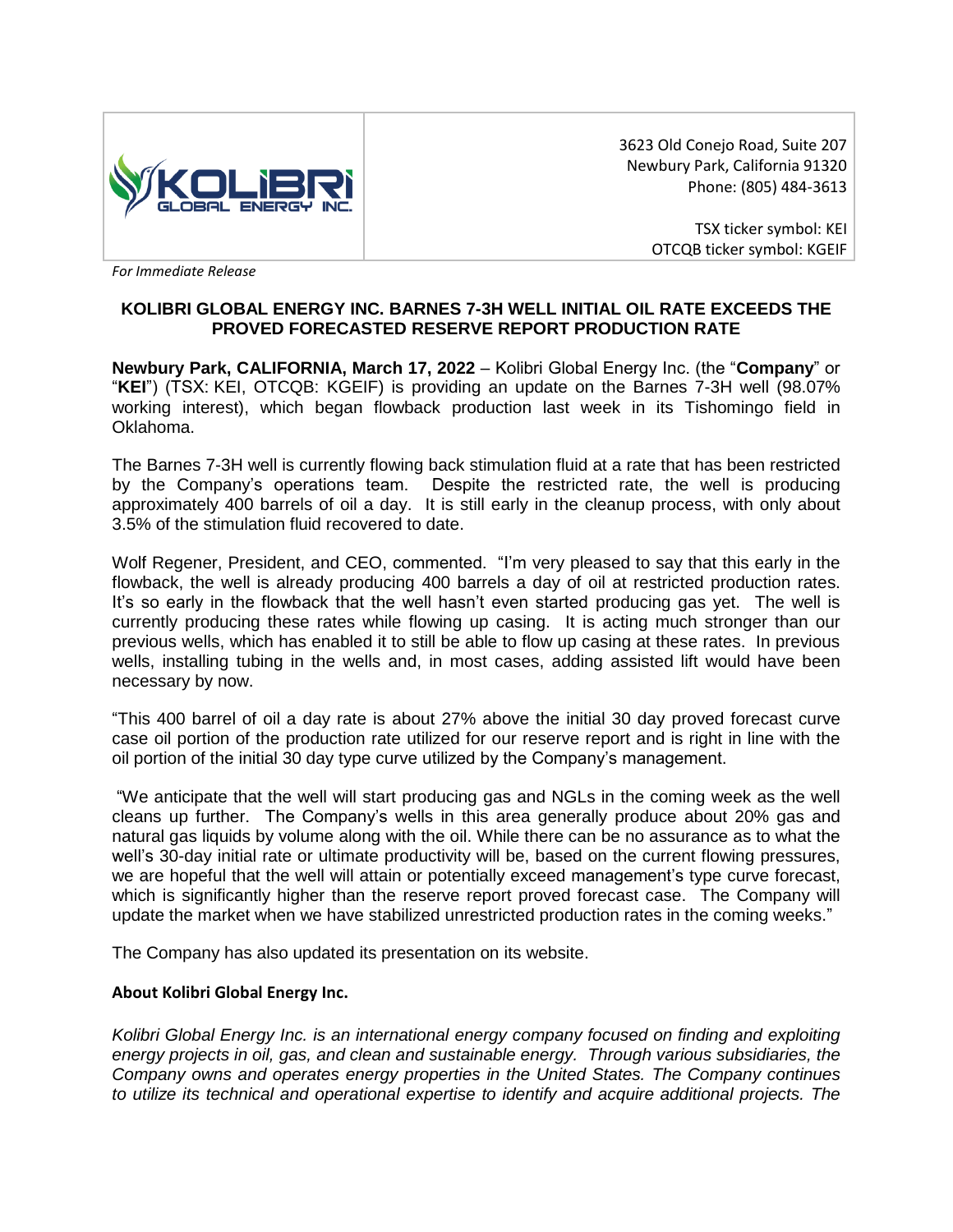*Company's shares are traded on the Toronto Stock Exchange under the stock symbol KEI and on the OTCQB under the stock symbol KGEIF.*

## **For further information, contact:**

Wolf E. Regener +1 (805) 484-3613 Email: [wregener@kolibrienergy.com](mailto:wregener@kolibrienergy.com) Website: [www.kolibrienergy.com](http://www.kolibrienergy.com/)

### *Cautionary Statements*

*Readers should be aware that references to initial production rates and other short-term production rates are preliminary in nature and are not necessarily indicative of long-term performance or of ultimate recovery. Readers are referred to the full description of the results of the Company's December 31, 2021 independent reserves evaluation and other oil and gas information contained in its Form 51-101F1 Statement of Reserves Data and Other Oil and Gas Information for the year ended December 31, 2021, which the Company filed on SEDAR on March 8, 2022.* 

### *Caution Regarding Forward-Looking Information*

*Certain statements contained in this news release constitute "forward-looking information" as such term is used in applicable Canadian securities laws and "forward-looking statements" within the meaning of United States securities laws (collectively, "forward looking information"), including statements regarding the timing of and expected results from planned wells development. Forward-looking information is*  based on plans and estimates of management and interpretations of data by the Company's technical *team at the date the data is provided and is subject to several factors and assumptions of management, including that indications of early results are reasonably accurate predictors of the prospectiveness of the shale intervals, that required regulatory approvals will be available when required, that no unforeseen delays, unexpected geological or other effects, including flooding and extended interruptions due to inclement or hazardous weather conditions, equipment failures, permitting delays or labor or contract disputes are encountered, that the necessary labor and equipment will be obtained, that the development*  plans of the Company and its co-venturers will not change, that the offset operator's operations will *proceed as expected by management, that the demand for oil and gas will be sustained, that the price of oil will be sustained or increase, that the Company will continue to be able to access sufficient capital through financings, farm-ins or other participation arrangements to maintain its projects, and that global economic conditions will not deteriorate in a manner that has an adverse impact on the Company's business, its ability to advance its business strategy and the industry as a whole. Forward-looking information is subject to a variety of risks and uncertainties and other factors that could cause plans,*  estimates and actual results to vary materially from those projected in such forward-looking *information. Factors that could cause the forward-looking information in this news release to change or to be inaccurate include, but are not limited to, the risk that any of the assumptions on which such forward looking information is based vary or prove to be invalid, including that the Company or its subsidiaries is not able for any reason to obtain and provide the information necessary to secure required approvals or that required regulatory approvals are otherwise not available when required, that unexpected geological results are encountered, that equipment failures, permitting delays, labor or contract disputes or shortages of equipment or labor are encountered, the risks associated with the oil and gas industry (e.g. operational risks in development, exploration and production; delays or changes in plans with respect to exploration and development projects or capital expenditures; the uncertainty of reserve and resource estimates and projections relating to production, costs and expenses, and health, safety and environmental risks, including flooding and extended interruptions due to inclement or hazardous weather conditions), the risk of commodity price and foreign exchange rate fluctuations, that the offset operator's operations have unexpected adverse effects on the Company's operations, that completion techniques require further optimization, that production rates do not match the Company's assumptions, that very low*